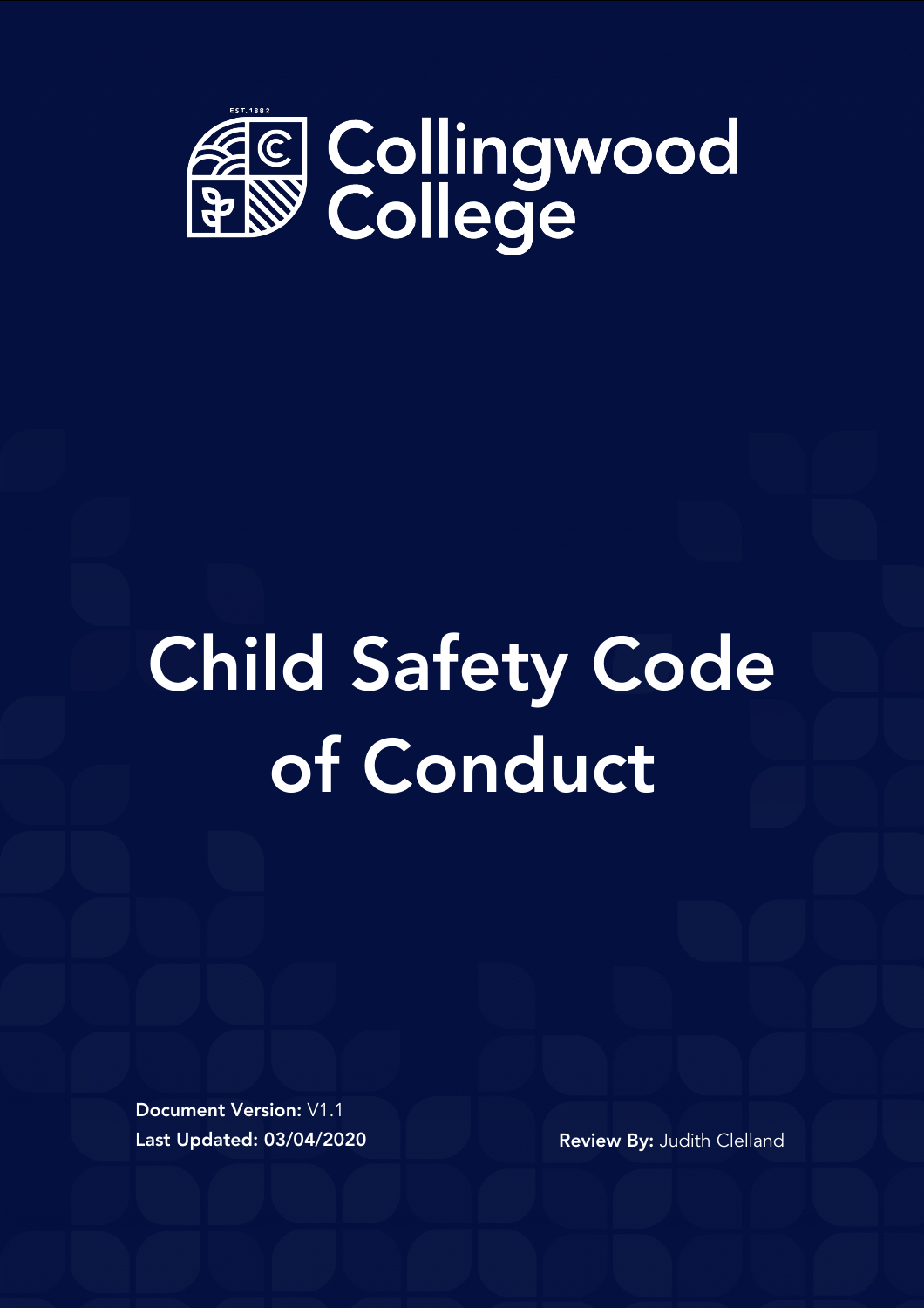

## Rationale

Collingwood College is committed to the safety and wellbeing of children and young people. Our school community recognises the importance of, and a responsibility for, ensuring our school is a safe, supportive and enriching environment which respects and fosters the dignity and self-esteem of children and young people, and enables them to thrive in their learning and development.

## Purpose

The Principal and school leaders of Collingwood College will support implementation and monitoring of the Code of Conduct, and will plan, implement and monitor arrangements to provide inclusive, safe and orderly schools and other learning environments. The Principal and school leaders of Collingwood College will also provide information and support to enable the Code of Conduct to operate effectively.

# Aims

This Code of Conduct aims to protect children and reduce any opportunities for child abuse or harm to occur. It also assists in understanding how to avoid or better manage risky behaviours and situations. It is intended to complement child protection legislation, Department policy, school policies and procedures and professional standards, codes or ethics as these apply to staff and other personnel.

# Code of Conduct

All staff, contractors, volunteers and any other member of the school community involved in child-related work are required to comply with the Code of Conduct by observing expectations for appropriate behaviour below. The Code of Conduct applies in all school situations, including school camps and in the use of digital technology and social media.

## Acceptable behaviours

As staff, volunteers, contractors, and any other member of the school community involved in child-related work individually, we are responsible for supporting and promoting the safety of children by:

• upholding the school's statement of commitment to child safety at all times [Include <and adhering to the school's child safe policy> when the school has a policy in place]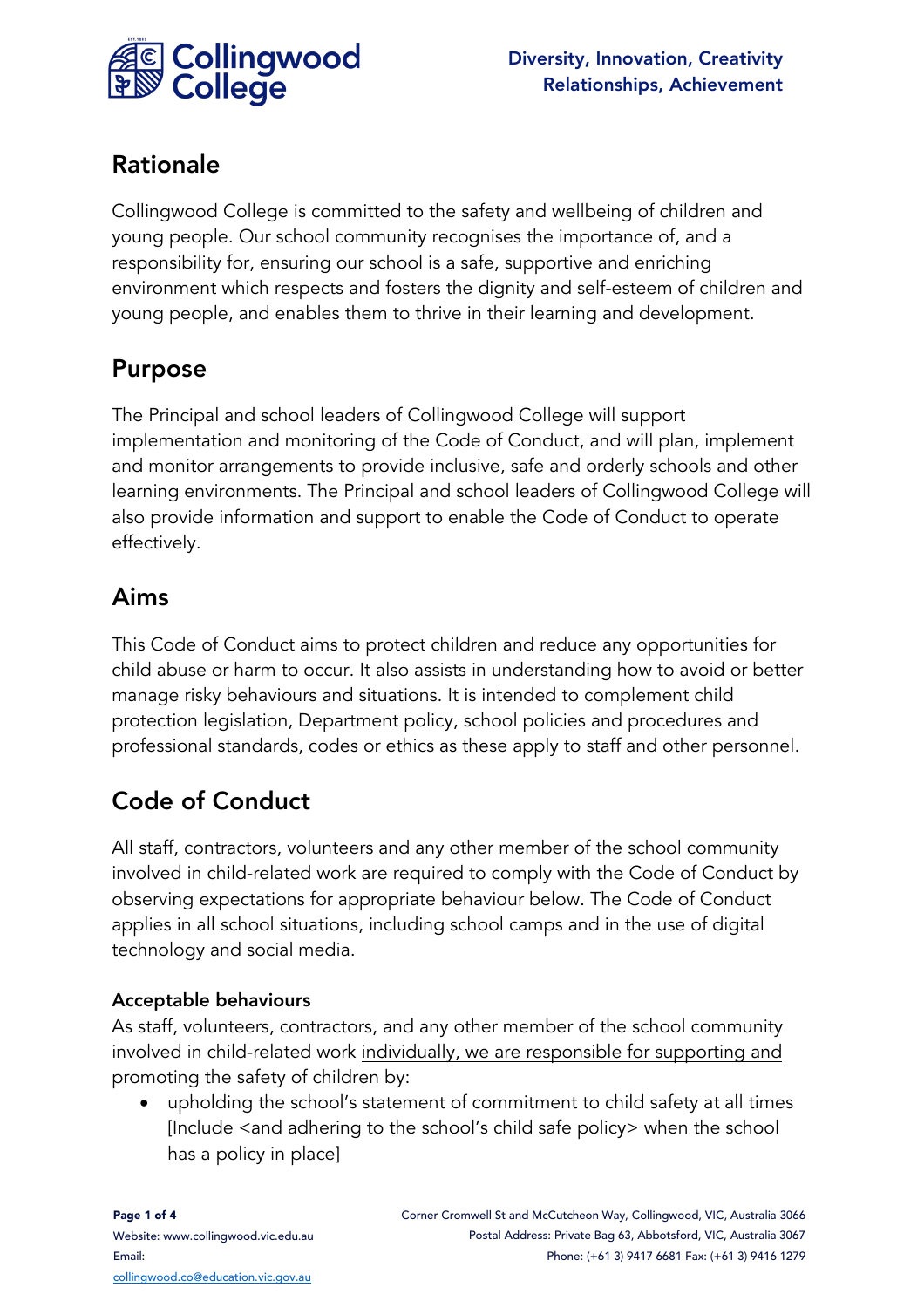

- treating students and families in the school community with respect both within the school environment and outside the school environment as part of normal social and community activities.
- listening and responding to the views and concerns of students, particularly if they are telling you that they or another child has been abused or that they are worried about their safety/the safety of another child
- promoting the cultural safety, participation and empowerment of Aboriginal and Torres Strait Islander students
- promoting the cultural safety, participation and empowerment of students with culturally and/or linguistically diverse backgrounds
- promoting the safety, participation and empowerment of students with a disability
- reporting any allegations of child abuse or other child safety concerns to the school's leadership [Include <or child safety officer's> if school has assigned someone to this role]
- understanding and complying with all reporting or disclosure obligations (including mandatory reporting) as they relate to protecting children from harm or abuse.
- if child abuse is suspected, ensuring as quickly as possible that the student(s) are safe and protected from harm.

### Unacceptable behaviours

As staff, volunteers, contractors, and any other member of the school community involved in child-related work we must not:

- ignore or disregard any concerns, suspicions or disclosures of child abuse
- develop a relationship with any student that could be seen as favouritism or amount to 'grooming' behaviour (for example, offering gifts)
- exhibit behaviours or engage in activities with students which may be interpreted as abusive and not justified by the educational, therapeutic, or service delivery context
- ignore behaviours by other adults towards students when they appear to be overly familiar or inappropriate
- discuss content of an intimate nature or use sexual innuendo with students, except where it occurs relevantly in the context of parental guidance, delivering the education curriculum or a therapeutic setting
- treat a child unfavourably because of their disability, age, gender, race, culture, vulnerability, sexuality or ethnicity.
- communicate directly with a student through personal or private contact channels (including by social media, email, instant messaging, texting etc) except where that communication is reasonable in all the circumstances,